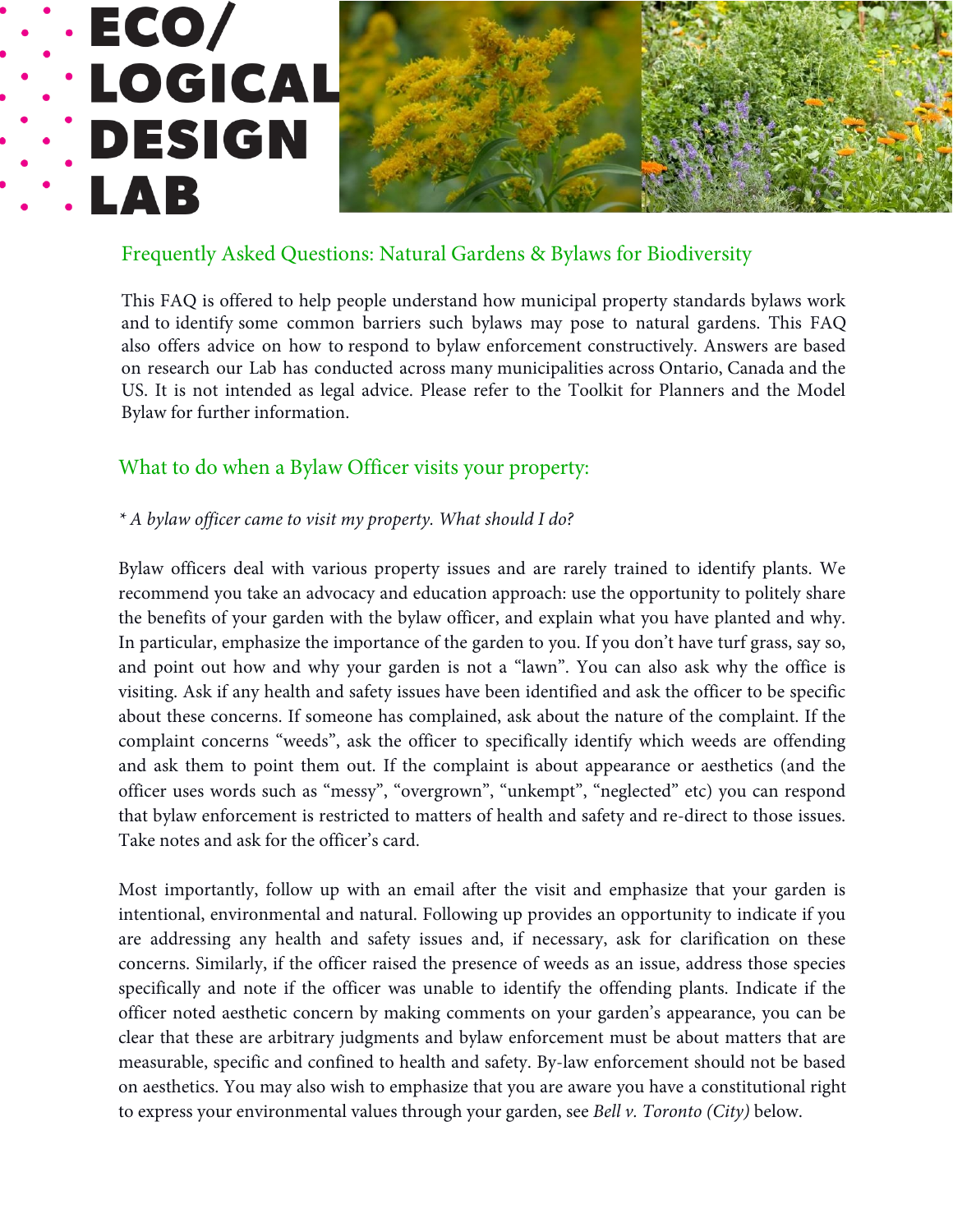### *\* I have been issued a Notice of Violation. How can I fight it?*

See above and start with an email to the bylaw enforcement unit. Further, David Donnelly from Donnelly Law says:

First, you should resist. Write a letter to the city saying you don't accept the charges. That you'll contest them in court. A copy of the letter written by Donnelly Law that you can paraphrase and send to your city can be foun[d here.](https://www.toronto.ca/legdocs/mmis/2021/ph/comm/communicationfile-132170.pdf) This resource refers to the Justice Fairgrave and the Bell decision that outlines the unconstitutionality of a bylaw that restricts the expression of environmental values through naturalized gardens.

The media is also a powerful tool of resistance. Reaching out to local organizations and news outlets to express concern and share your story is a strategy of holding the attention of your municipality.

### Natural Gardens and Municipal Bylaws:

#### *\* What is a bylaw? What is property standards bylaw? What is a Weeds and Grass Bylaw?*

Bylaws are the rules a municipality sets to govern the way lands and properties are managed and used. A property standards bylaw will vary by municipality. It is a set of rules determined by the city for acceptable maintenance of buildings and private properties. Some municipalities have specific bylaws for property maintenance that refer to weeds and grass. For example, the Toronto property standards bylaw outlines that grass cannot exceed 20cm and that shrubs should not be 'overgrown'. Property owners may be threatened with fines and legal action for violating these bylaw standards.

#### *\* Do I have to cut my grass?*

This depends on how "grass" is defined, and what types of grasses you are growing in your garden. In fact, most municipalities don't define "grass" and this is problematic because there are more than 12,000 species of grasses (or graminoids to use the botanical term). Most property standards bylaws and/or grass and weeds bylaws refer to "grass" generically, and we can assume this applies to turfgrasses, which are those species used for lawns and which are meant to be kept short and clipped to create an even "turf". But few are this specific. Most bylaws include maximum height requirements for grasses grown as a lawn. The exact height requirements for grass can differ based on the specific bylaws of your city. It is common to see municipalities require that grass height must be kept below a maximum height of 20cm or 8 inches.

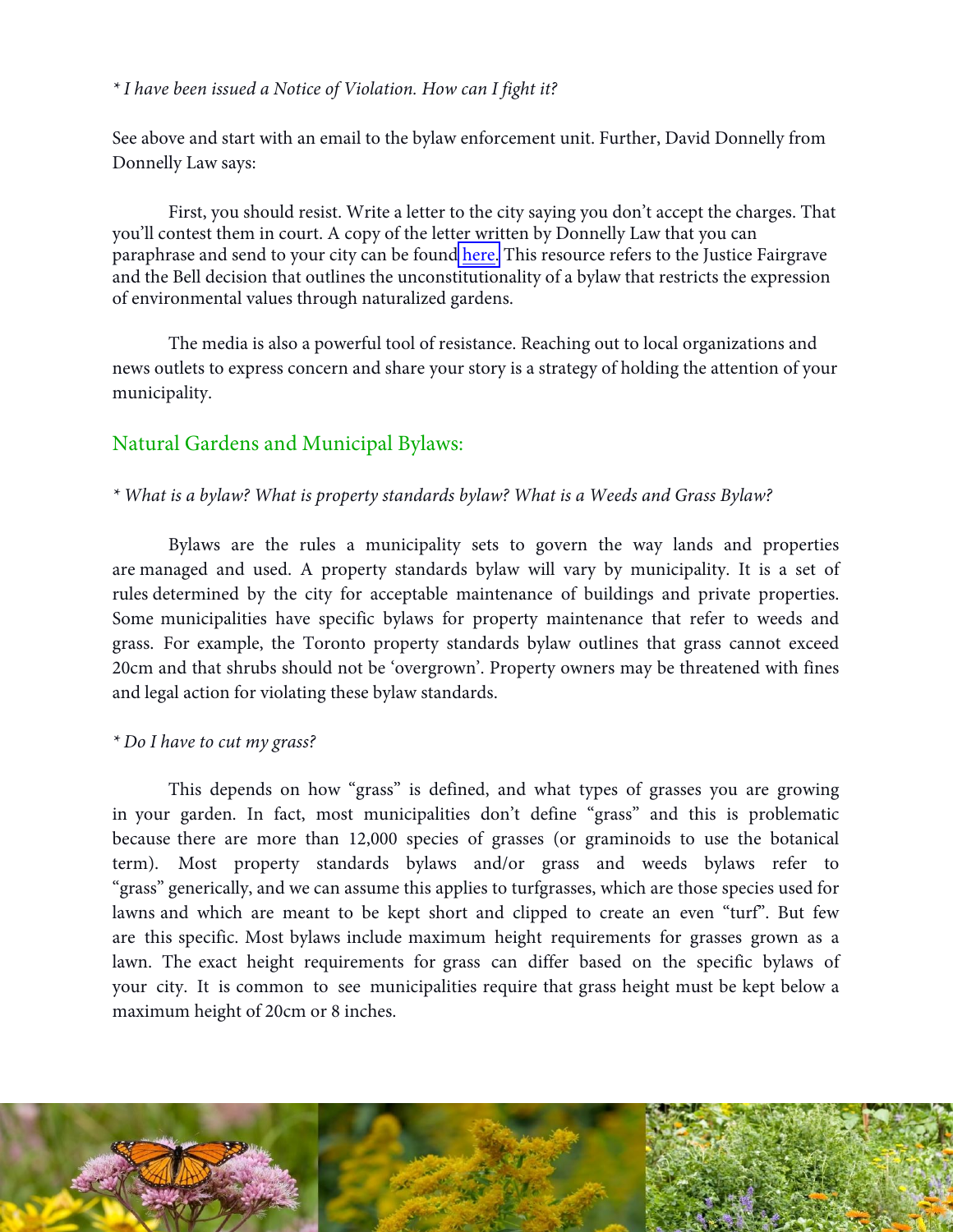If your garden even in part has an intentional turf lawn it can be assumed that these grasses are meant to be maintained clipped short and even. However, if your garden does not have a lawn, or you have naturalized your lawn to become a meadow with deliberately grown longer grasses, then you can explain this to anyone who asks. Meadows for example, are not "neglected lawns"; they are specific habitats of mixed species of longer grasses and flowering plants and they do not require regular mowing.

### *\* Can I grow a natural garden?*

Growing a natural garden is a great way to enhance and support native species and urban biodiversity. In 1996, the court case *Bell v. Toronto (City)* found below set a precedent that naturalized gardens are an expression of personal environmental beliefs and values that are protected under the Charter. Therefore, naturalized gardens have become an acceptable form of self-expression, and individuals may be exempt from municipal bylaws around yard maintenance and those that refer to weeds and grass. The revised (2022) Toronto bylaw has recognized the constitutional right to grow naturalized gardens and no longer requires an exemption from the bylaw to do so. However, some municipalities do require those who want "natural gardens" to apply for a "natural garden exemption". Requirements for the exemption vary by municipality and usually involve filling out a form and explaining your intentions and maintenance plans.

### *\* What does the Toronto bylaw say? What about smaller municipalities ?*

In January 2022, the Toronto Bylaw was updated and the new Turfgrass & Prohibited Plants Bylaw outlines that:

- > Turfgrass must be cut when the growth exceeds 20 centimeters;
- Land must be kept free of prohibited plants (noxious and invasive species) listed under the bylaw;
- > Plants cannot obstruct sidewalks or roadways;
- $\triangleright$  Plants cannot restrict driver and pedestrian sight lines at intersections, driveways, sidewalks, walkways, or visibility to all traffic control devices; and,
- $\triangleright$  The bylaw does not require an exemption to cultivate a naturalized garden.

The Grass and Weeds Bylaw in Fredericton states that:

"A yard shall (a) be properly graded to ensure rapid drainage of storm water therefrom to prevent ponding therein or the entry of water into a basement or cellar; (b) be kept reasonably clean and free from rubbish or other debris and from objects, holes, excavations or other conditions that might create a health, fire or accident hazard; and (c) be maintained free of rag weed, poison ivy, poison sumac and other noxious plants."

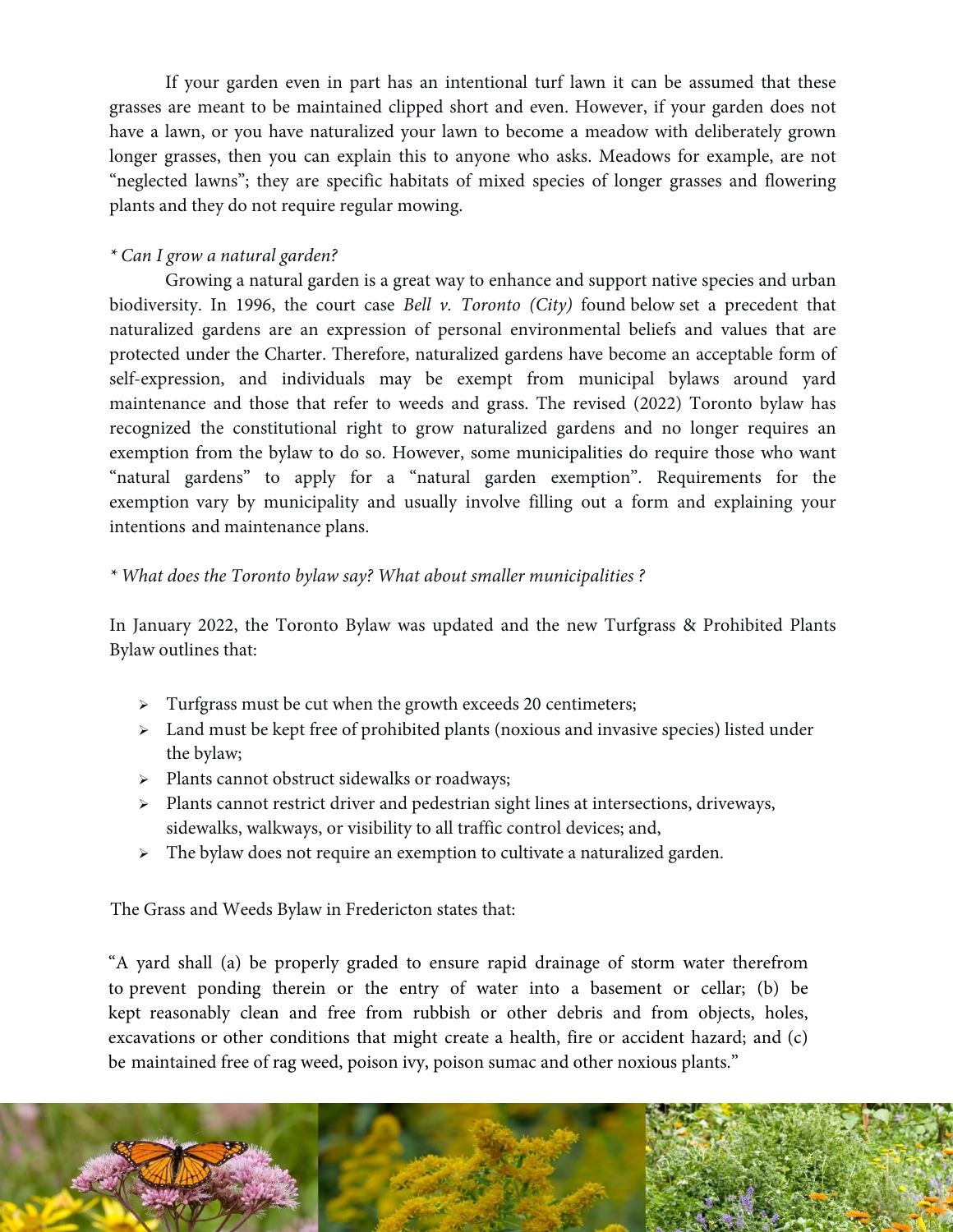Within the town of [Smith Falls](https://www.smithsfalls.ca/media/2017/06/Office-Consolidation-_Property-Standards-By-law-8723-2014.pdf) a section of their property standards bylaws pertaining to yards states

"(1) Yards shall be maintained in a neat and tidy condition and free of:

(a) rubbish, garbage, brush, waste, litter and debris.

(b) growth of grass or weeds in excess of 20 cm (8");

(c) dead, decayed or damaged trees or other growth and the branches and limbs thereof which create an unsafe condition;"

These vague use of the terms like grass, weeds and debris leave lots of room for subjective interpretation by bylaw officers and council. See the violation served by this municipality to the natural garden of Beth and Craig Sinclair and how these passionate gardeners resisted here.

# *\* What are Noxious Weeds?*

Noxious weeds are defined in law, specifically under the Ontario Weed Control Act. The Schedule of Noxious Weeds is a list of 25 plants identified by the Ministry of Agriculture, Food

and Rural Affairs, which:

- Are difficult to manage on agricultural land and may hinder crop yields;
- Negatively affect the health and well-being of livestock; or
- Poses a risk to the health and well-being of agriculture workers.

Familiar examples of noxious weeds on the current list include; poison ivy, poison hemlock and ragweed. The Ministry of Agriculture, Food and Rural Affairs occasionally will update the list according to the latest evidence using current science. For example, common milkweed (Asclepias) was removed from the list in 2015 as it is recognized as an important host plant for the monarch butterfly. See OMAFRA's [updates and questions.](http://www.omafra.gov.on.ca/english/crops/facts/faq_weeds_act.htm) 

# *\* Can I grow `a natural garden on my boulevard?*

Boulevards are municipal-owned land, however, a legal precedent was set protecting Douglas Counter's naturalized boluvard garden establihsing the right to cultivate public land under the Charter. This decision was upheld by the Ontario Court of Appeals, on the basis of protecting the rights of citizens to express their environmental values on public boulevards. Planting on public land requires certain municipal permissions and assurance that the site will not interfere with underground utility lines. Gardeners of boulevards must be mindful of maintaining lines of sight, keeping fire hydrants unobstructed and removing all designated noxious weeds. If there are areas maintained as turfgrass or lawn on boulevards, the municipality's height provisions for lawns, often maximum height of 20cm, will apply.